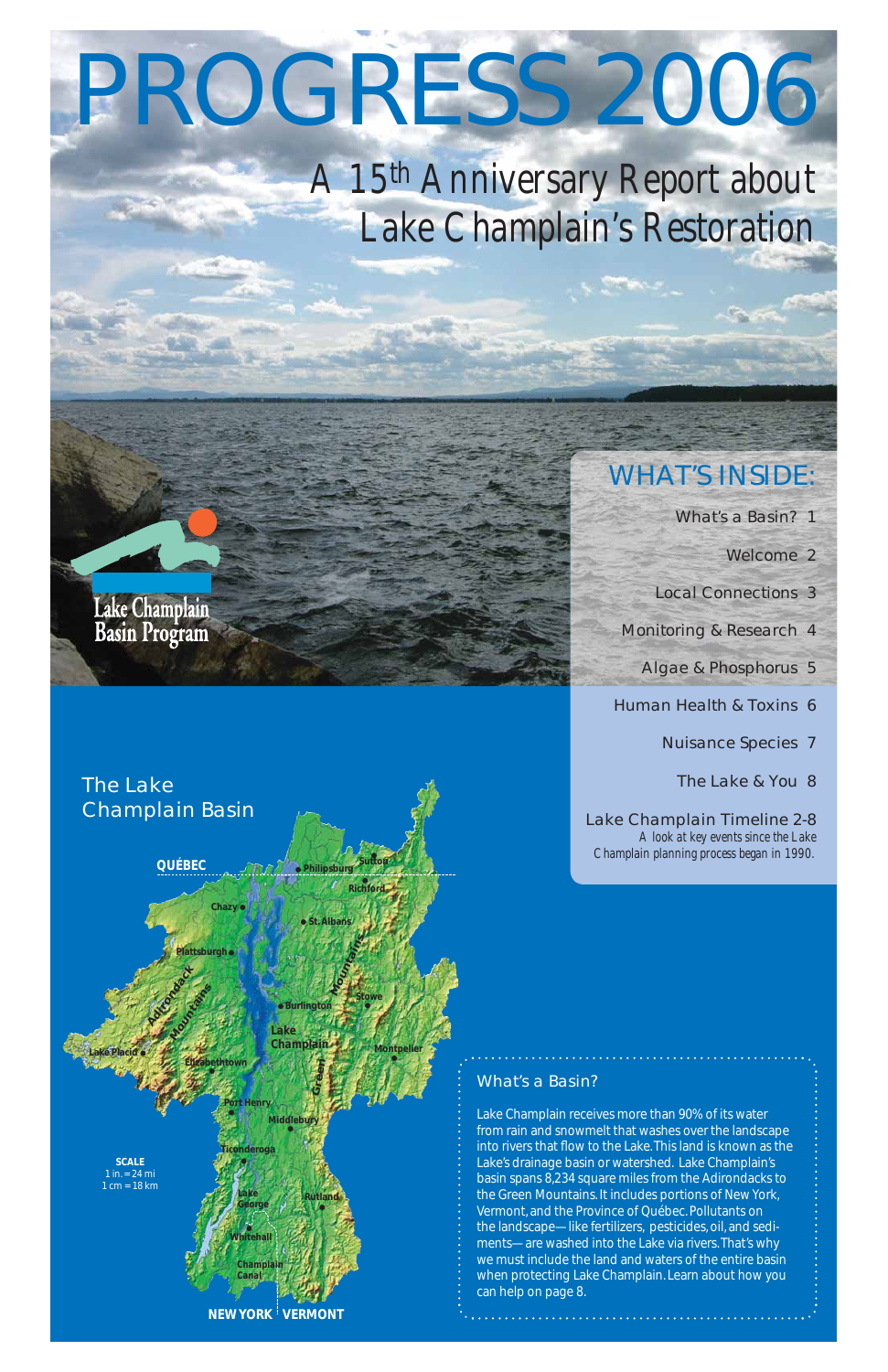# Lake Champlain Timeline...

**PROGRESS 2006 - LAKE CHAMPLAIN BASIN PROGRAM**

The fifteenth anniversary of the Lake Champlain Basin Program (LCBP) is a great time to review our accomplishments and focus on the challenges to protect Lake Champlain. In the 1970s and 80s a growing awareness of the Lake's pollution problems prompted research at University of Vermont and Plattsburgh State. Soon after, the Lake Champlain Committee, a nonprofit lake advocacy group, led the call for New York, Vermont and Québec to adopt common phosphorus reduction goals and to work together to achieve them. The 1988 Memorandum of Understanding, signed by the governors of New York, Vermont and the Premier of Québec, did just that and established Citizen Advisory Committees.



To provide Federal funds to address pressing lake problems, the US Congress passed the Lake Champlain Special Designation Act of 1990, establishing the LCBP and mandating a comprehensive lake management plan. *Opportunities for Action* was first endorsed in 1996. In 2003, the Plan was updated and endorsed by all the partners in New York, Vermont and Québec and the US Environmental Protection Agency (EPA). Since 1991, the LCBP has received federal funds, mostly through the EPA, to assist state and local governments, and non-governmental organizations with plan implementation. The implementation is overseen by the Lake Champlain Steering Committee.

Seven US federal agencies and the International Joint Commission are partners in our implementation efforts. The New York and Vermont governors and the Premier of Québec have increased the attention and support for our collective tasks as well. Our Congressional delegation is a powerful caucus for the lake, sustaining and expanding our funding. Through the LCBP's local grant programs, nearly \$3 million has enabled hundreds of organizational and community partners to improve the watershed. New research is under way at universities and colleges. Lake-wide monitoring, funded by LCBP, lets us know how the Lake is doing and guides our budgeting priorities. More citizens than ever before are changing their habits to keep the lake clean. Looking back on 15 years of action, we are proud of our collective accomplishments.

Afin d'injecter des fonds fédéraux destinés à la résolution des problèmes urgents qui menaçaient le lac, le Congrès *américain a adopté en 1990, la Loi sur la désignation spéciale du lac Champlain (Lake Champlain Special Designation Act), établissant le LCBP et demandant que soit mis en œuvre un plan exhaustif de gestion du lac. Le plan Perspectives d'action (Opportunities for Action) a été endossé pour la première fois en 1996. En 2003, le Plan a fait l'objet d'une mise à jour et a été endossé par tous les partenaires des États de New York et du Vermont, le Québec, de même que par la Environmental Protection Agency (EPA) des États Unis. Depuis 1991, le programme a reçu, principalement par l'intermédiaire de l'EPA, des subventions fédérales, visant à soutenir les gouvernements des États et les autorités locales, ainsi que les organisations non gouvernementales dans la mise en œuvre du Plan. Celle ci est maintenant supervisée par le Comité mixte sur la gestion du lac Champlain.*

*Sept agences fédérales et la Commission mixte internationale se sont jointes à nous en tant que partenaires des efforts de mise en œuvre. Les gouverneurs des États de New York et du Vermont et le premier ministre du Québec ont augmenté leurs préoccupations et support face à nos responsabilités collectives. Notre délégation au Congrès est un puissant intervenant en faveur du lac, en ce qu'elle veille au maintien et à la croissance des subventions allouées. Grâce au programme de subventions locales du LCBP, près de 3 millions de dollars ont permis à des centaines de partenaires organisationnels et communautaires d'améliorer le bassin hydrologique. De nouveaux projets de recherche sont en cours dans les universités et*  les collèges. Un suivi de la qualité de toute l'étendue du lac, financé par le LCBP, nous tient au courant de l'état du lac et *nous guide dans l'établissement de nos priorités budgétaires. Les citoyens sont plus nombreux que jamais à modifier leurs* habitudes afin de protéger la santé du lac. Lorsque nous jetons un regard sur les gestes posés au cours des 15 dernières années, nous tirons une grande fierté de nos réalisations collectives.

This document highlights key events since 1990 through the timeline and more current issues are detailed in the main text. I hope you enjoy the reading, and that you will be inspired to help meet the on-going challenges to ensure a clean lake and healthy economy for the future.

*– Bill Howland LCBP Program Manager*

*Le quinzième anniversaire du Programme de mise en valeur du lac Champlain (LCBP) est le moment tout indiqué*  pour revoir nos réalisations et focaliser sur les défis qu'il nous reste à relever pour protéger le lac Champlain. Dans les an*nées 1970 et 1980, la sensibilisation croissante aux problèmes de pollution du lac a donné lieu à des travaux de recherche à l'Université du Vermont et à SUNY Plattsburgh. Un peu plus tard, le Comité du lac Champlain, groupe de pression à but non lucratif, a invité les États de New York et du Vermont ainsi que la province de Québec à adopter des objectifs communs en matière de réduction de la concentration en phosphore et à unir leurs efforts pour les atteindre. Le protocole d'entente de 1988, signé par les gouverneurs des États de New York et du Vermont et par le premier ministre du Québec, a justement concrétisé cette volonté et mené à l'établissement des comités consultatifs de citoyens.*

*This timeline highlights key events, progress, and even setbacks (such as the discovered studies were set of the Lake Channelsin* the discovery *Basin Program planning process began in 1990. It is our hope that even more progress towards a clean Lake will be made in the future.*

Robert Reinhardt, NYS Office of Parks, Recreation and *Historic Preservation*

*NOTE: Two local government seats in NY and VT are*  vacant and will be filled this fall.

*Le présent document résume l'évolution du LCBP à travers un calendrier chronologique représenté sur chacune des pages, et les préoccupations d'actualité y sont détaillées dans le texte principal. J'espère que vous aurez plaisir à en prendre*  onnaissance et qu'il vous inspirera à collaborer à l'atteinte des défis constants que constitue le maintien de la santé du lac et *d'une saine économie pour l'avenir.*

– Bill Howland Directeur de Programmes, LCBP

Champlain Basin

# Welcome 2

| e discovery of zebra mussels in the Lake), since the Lake Champlain<br>asin Program planning process began in 1990. It is our hope that even<br>ore progress towards a clean Lake will be made in the future. |                                                                                 | LUBP Degins<br>funding water<br>chestnut removal<br>on Lake.                                 | GHAHHDIAIH DASIH<br><b>Education Initiative</b><br>established to provide<br>teacher workshops.                          | Lake-Wide<br>Monitoring<br>Program begins. | LCBP local grants<br>program begins<br>funding projects. |
|---------------------------------------------------------------------------------------------------------------------------------------------------------------------------------------------------------------|---------------------------------------------------------------------------------|----------------------------------------------------------------------------------------------|--------------------------------------------------------------------------------------------------------------------------|--------------------------------------------|----------------------------------------------------------|
| 990                                                                                                                                                                                                           | 1991                                                                            |                                                                                              | 1992                                                                                                                     |                                            |                                                          |
| Lake Champlain (LC)<br><b>Special Designation Act</b><br>by US Congress calls for<br>a comprehensive Lake<br>management plan.                                                                                 | First LC Management<br>Conference convenes<br>to begin the planning<br>process. | LCBP-funded Lake<br>sediment toxins<br>study by UVM and<br><b>PSU</b> researchers<br>begins. | First public input<br>meetings for Lake<br>Champlain manage-<br>ment plan begin in<br>New York (NY) and<br>Vermont (VT). |                                            | LCBP office<br>opens in Grand<br>Isle. VT.               |

LCBP begins

#### LAKE CHAMPLAIN STEERING COMMITTEE

Ron Alvarado, *USDA Natural Resources Conservation Service (NY)*

Randall Beach, *NYS Dept. of Economic Development* Gerard Boutin, *QC Ministère de l'Agriculture, des Pêcheries et de l'Alimentation*

Eugene Brickman, *US Army Corp of Engineers* Stuart Buchanan, *NYS Dept. of Environmental* 

*Conservation*

Gina Campoli, *VT Agency of Transportation* 

Canute Dalmasse, *VT Agency of Natural Resources* Mario DelVicario, *US Environmental Protection Agency Region 2*

Judith Doerner, *USDA Natural Resources Conservation Service (VT)*

Larry Forcier, *University of Vermont*

Buzz Hoerr, *VT Citizens Advisory Committee and Education & Outreach Committee*

Bruce Hyde, *VT Dept. of Tourism & Marketing*

Ronald Jackson, *NY Citizens Advisory Committee* John Krueger, *Cultural Heritage and Recreation* 

*Advisory Committee* David Lane, *VT Dept. of Agriculture* 

Jean-Pierre Laniel, *QC Ministère des Ressources* 

*Naturelles et de la Faune* Steven Lanthier, *NYS Dept. of Agriculture and Markets*

Daniel Leblanc, *QC Ministère du Développement* 

*Durable, de l'Environnement et des Parcs* Pierre Leduc, *QC Citizens Advisory Committee*

Kenny Miller, *Mayor of Clarenceville, QC*

Gerald Potamis, *US Environmental Protection Agency, New England*

Dave Tilton, *US Fish and Wildlife Service*

Mary Watzin, *Technical Advisory Committee and University of Vermont*

IMAGE CREDITS: GARY RANDORF, LCBP

1990



The historic Crown Point bridge over Lake Champlain.

# *A partnership for Lake Champlain...*

# Une association pour le lac Champlain...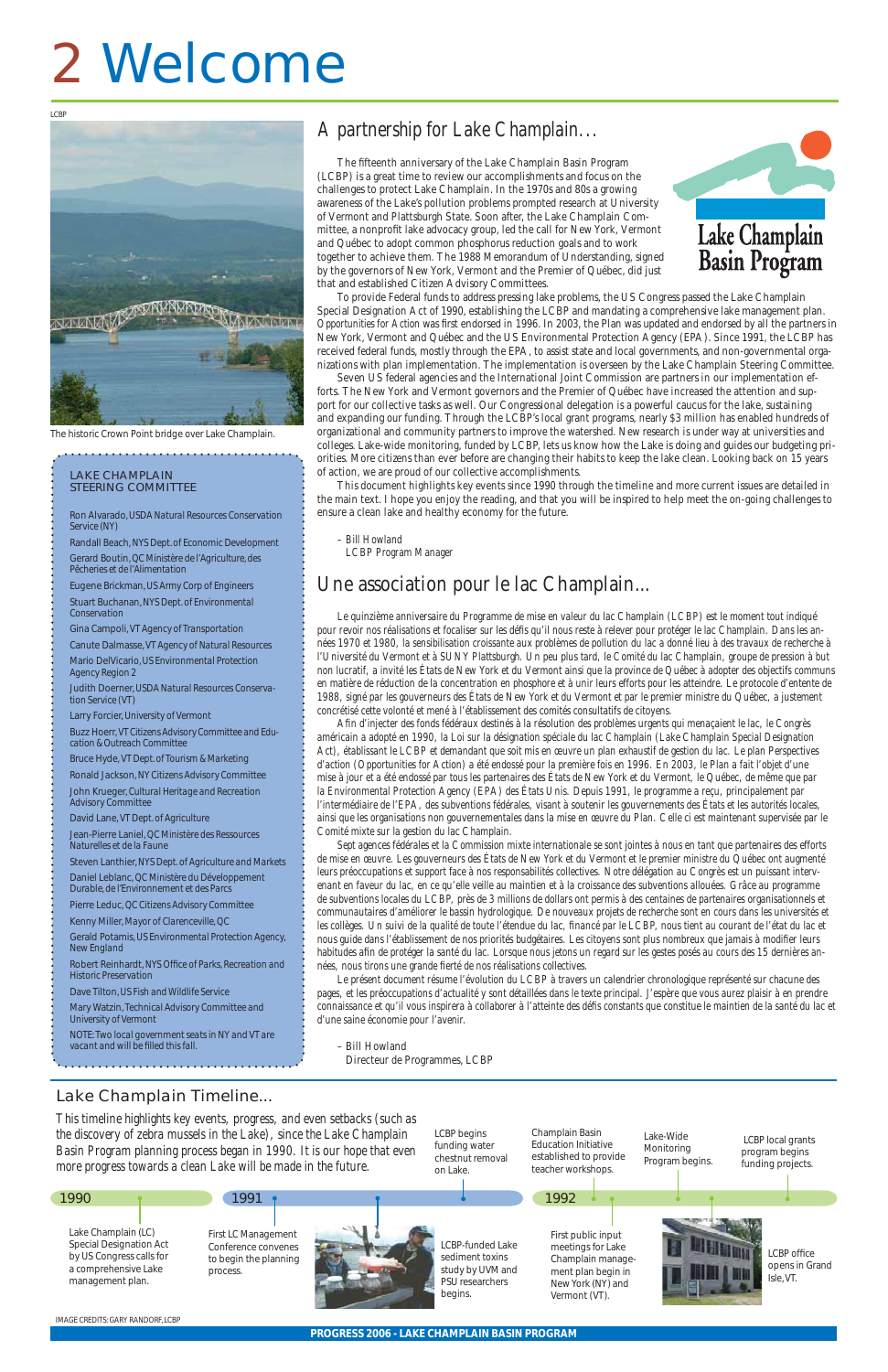# Linking to teachers, students and parents

Since 1992, 600 teachers have participated in the LCBP-established Champlain Basin Education Initiative (CBEI). These educators help students explore the watershed and participate in hands-on community projects, thus creating a new generation of lake stewards. The students, in turn, teach their parents about the Lake. The CBEI partners are: Adirondack Park Visitor Interpretive Center, Shelburne Farms, Audubon Vermont, ECHO, Lake Champlain Committee, National Wildlife Federation, UVM Watershed Alliance, and Vermont DEC (Project WET).

Students in Québec are diving into Missisquoi Bay issues through the "Clear Water Musketeers" educational program run by the Missisquoi Bay Basin Corporation. Since 2004, more than 420 students have participated.

The LCBP has operated the Resource Room within ECHO at the Leahy Center for Lake Champlain since it opened in 2003 (and at its previous incarnation the Basin Science Center). This science museum and aquarium includes 100 hands-on interactive exhibits and over 60 native species of live fish, amphibians, and reptiles. Visit www.echovermont.org or call 1-877- ECHOFUN.

The Lake Champlain Maritime Museum (LCMM) helps the public and students explore the Lake's storied history and nautical archeology. The LCBP helped fund an underwater survey by the LCMM that located more than 75 previously unknown shipwrecks in the Lake. Visit www.lcmm. org or call (802) 475-2022.

The LCBP's grants are part of the total federal dollars committed to Lake Champlain since 1992. In 2006, roughly \$9.7 million in federal funding will be used for programs administered by the US Department of Agriculture–Natural Resource Conservation Service, US Geological Survey, US Fish and Wildlife Service, and the US Environmental Protection Agency, among others.

The US Army Corps of Engineers began supporting watershed restoration projects in the Basin in 2004. Army Corps projects are underway in Lake George, Keene and Plattsburgh, New York, and South Burlington and St. Albans, Vermont. For more information, visit www.lcbp.org, or call 917-790-8727. Learn about the LCBP's federal partners at www.lcbp.org/federal.htm.

The lake management plan, *Opportunities for Action*, also leverages many other state, provincial and local funding sources for Lake Champlain projects. Major sources include the 1996 New York State Bond Act and

*Since 1992, the LCBP has awarded nearly \$3 million in grants to*  local nonprofits and communities for cleaning-up streams, increas*ing lake and river access, preventing pollution, managing nuisance plants and animals, and revitalizing cultural heritage sites.* 



Vermont Section 319 Grants. In 2003, the Vermont Clean & Clear Initiative was started to help fund the Lake Champlain phosphorus TMDL implementation (a plan to reduce phosphorus loads required by the US EPA). Quebec passed the *2003-2009 Phosphorus Re*duction Action Plan, which confirms its priorities for Missisquoi Bay. Private sources, such as the Waterwheel Foundation, support many watershed projects as well.

The LCBP's local grants support many recreational and cultural initiatives, such as Wayside Exhibits, Lake Champlain Bikeways, the Lake Champlain Paddlers Trail, and the Lake Champlain Birding Trail. Improvements to lake side trails, beaches, and boardwalks have also been funded. A new database at www.lcbp.org/grant\_search.aspx will help local groups share information about projects.

# Local Connections 3

The LCBP is also taking a lead role in planning for the 2009 400th Anniversary Commemoration of Samuel de Champlain's arrival to the Lake.









LCBP grants have supported many different types of projects in the watershed. Clockwise from upper left: Lake Champlain Paddlers Trail, water quality monitoring by the Missisquoi River Basin Associa-

tion, the Colchester Bike Causeway construction, and riverbank restoration on the Poultney River by the Vermont Youth Conservation Corps.



Québec school children explore the Missisquoi Bay watershed through a program created by the Missisquoi Bay Basin Corporation, an LCBP partner.

IMAGE CREDITS: SEA GRANT, USFWS

IMAGE CREDITS: LCBP, MRBA, LOCAL MOTION, VYCC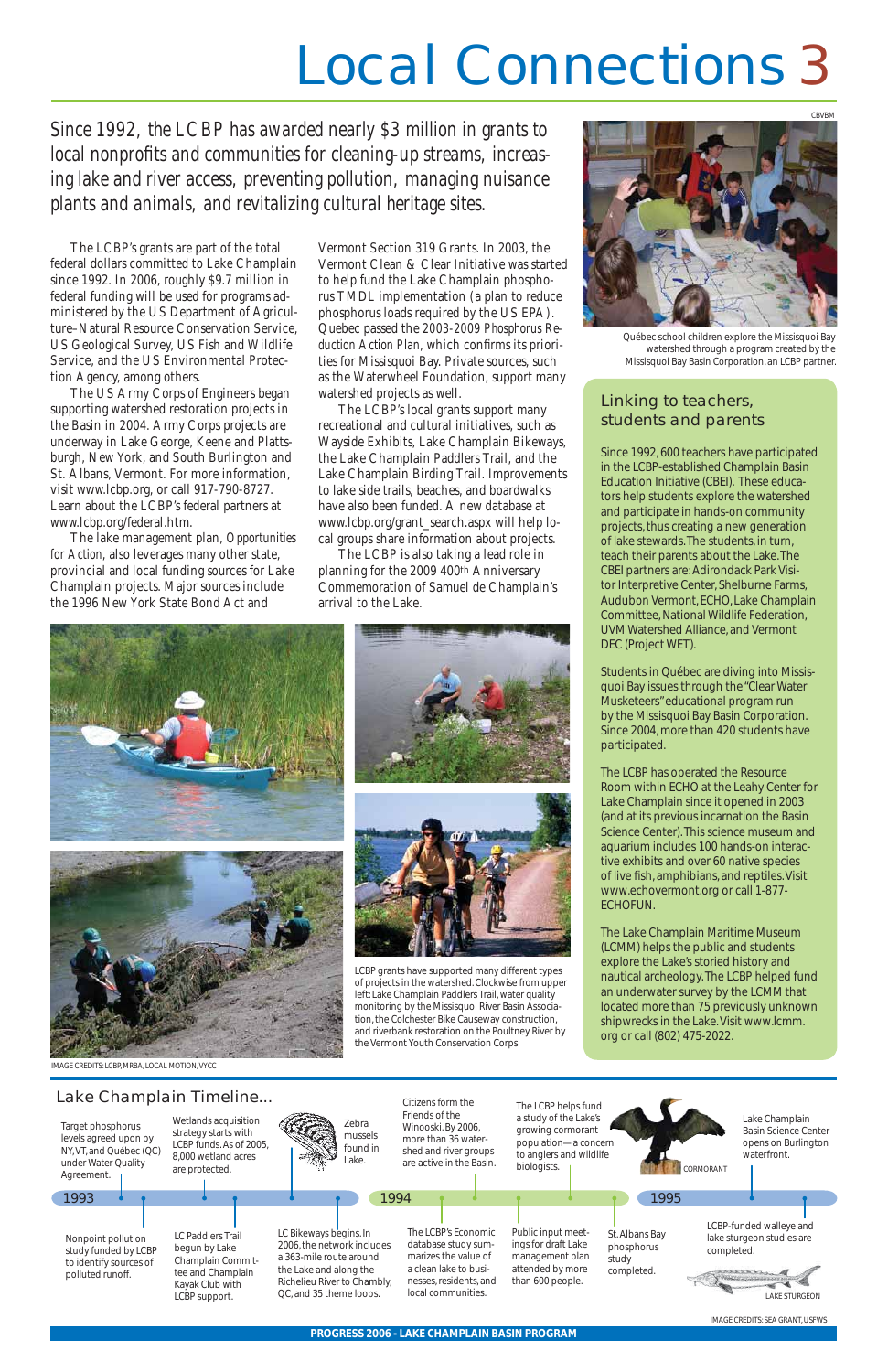

# 4 Monitoring & Research

*Just like a doctor's visit provides people with information for health decisions, Lake Champlain and its tributaries are monitored to as*sess their health. Scientists and citizens test the water, conduct fish *surveys, and monitor for hazards like blue-green algae toxins and invasive plants and animals. The LCBP relies on this data and research to inform all aspects of the program, from funding decisions to management actions.*

> have changed dramatically over time due to nonnative fish introductions, loss of spawning habitats and historic over fishing. Trout and salmon populations are recovering with stocking, but walleye and sauger are declining. Nonnative threats include alewife, which were confirmed in the Lake last year, white perch and white crappie. Fish tissue is also tested for PCB and mercury toxins. Read more about the toxins in fish on page six.

Since 1992, the LCBP has funded lakewide water quality monitoring by the Vermont and New York departments of environmental conservation. Fifteen on-lake sites and water near the mouths of 18 tributaries are sampled. Measurements taken include phosphorus levels, temperature, dissolved oxygen, chlorophyll-a, phytoplankton (algae), zooplankton, and zebra mussels. Visit www. vtwaterquality.org/lakes/htm/lp\_longterm. htm for more information. Québec agencies monitor Missisquoi Bay and its tributaries. In 2000, the LCBP and its partners began an extensive monitoring and research program for blue-green algae (cyanobacteria) which affect northeastern Lake Champlain. Read more about these potentially toxic algae on page six.

Ninety-two fish species live in Lake Champlain's watershed. Assessing their health is important to both anglers and Lake scientists. A healthy fishery also supports fishing tournaments, which in turn boosts the local economy. Fish catch surveys by the US Fish and Wildlife Service, the states, Québec, and universities indicate that fish populations



A scientist from the Québec Ministry of Natural Resources and Wildlife checks out a bowfin.

 $(13)$  Cole Bay **Crown Point 14 Benson Landing 15**

### Lake and watershed research

Although past programs, such as the Lake Champlain Studies Center at the University of Vermont in the 1960s, provided important data, research funding has increased since the LCBP sponsored its first study in 1991. Today, more than 60 LCBP-funded reports have been published, covering topics from lake sturgeon to sea lamprey to urban runoff control. Recent reports are online at www.lcbp. org/pubsdata.htm.

Numerous other entities perform and fund lake research, including the Lake Champlain Research Consortium, the Lake Champlain Research Institute at Plattsburgh State, UVM's Rubenstein Ecosystem Science Laboratory, and the Adirondack Research Consortium. Researchers from the University of Québec have contributed to our knowledge of Missisquoi Bay. Since 1999, Lake Champlain Sea Grant has connected the Lake to additional federal funding for research.







A researcher takes a water sample to look for blue-green algae (cyanobacteria) on Lake Champlain.

**The tributaries shown are monitored at their mouths.**

IMAGE CREDITS: LCBP, BEN & JERRY'S, VT DEC

### LAKE CHAMPLAIN MONITORING SITES

- **Missisquoi Bay 1 Missisquoi Bay Central 2 Alburgh Center 3**  $4$ ) St. Albans Bay **Point au Roche 5 Cumberland Bay 6**  $\bm{\mathcal{U}}$  Inland Sea **Malletts Bay 8 Burlington Harbor 9 Main Lake 10 Shelburne Bay 11**
- **Diamond Island 12**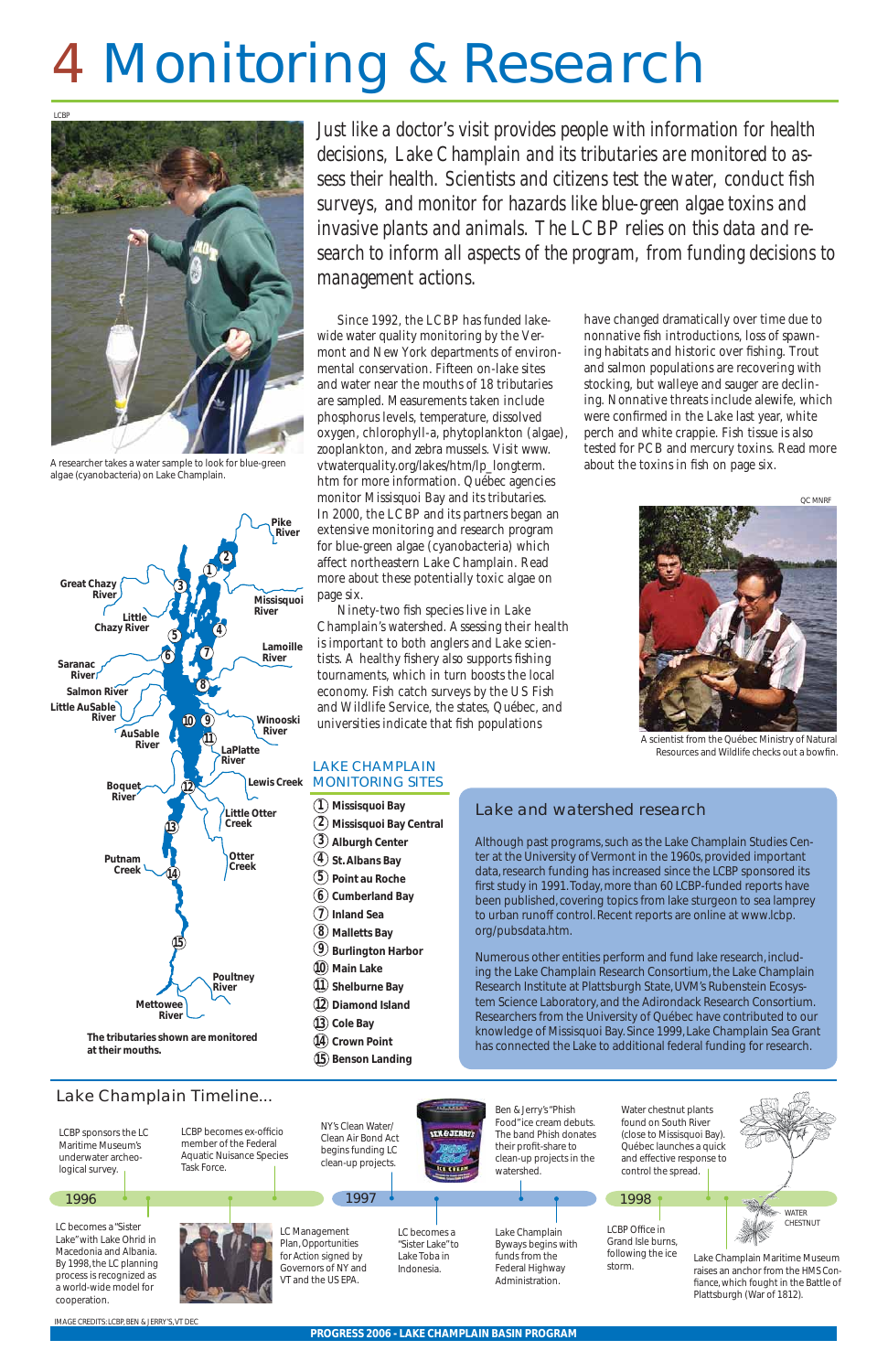# Algae & Phosphorus 5

*In 2009, the region will commemorate the 400th Anniversary of the arrival of the explorer, Samuel de Champlain. This same year is also the target for Vermont and Québec to meet their phosphorus reduction goals. Although the public commitment to reach this goal is stronger than ever, adequate funding for effective actions is essential.*

Algae blooms and aquatic plant growth in the Lake are exacerbated by too much of the nutrient phosphorus. The bays and segments of the Lake are monitored to see if they meet the water quality targets for phosphorus that were agreed upon by New York, Vermont and Québec in 1993. Although many conditions, such as shallow, warm water contribute to algal blooms, as phosphorus levels go down these blooms should eventually decrease.

Today, about 90% of the phosphorus enters the Lake from the landscape—lawn and agricultural fertilizers are common sources. Only 10% is from wastewater (sewage) treatment plants, compared to 30% when the LCBP started in 1991. The total wastewater phosphorus discharge from plants in Vermont and New York is below the lake-wide limit set in the *2002 Lake Champlain Phosphorus TMDL* (a plan to reduce phosphorus loads required by the US EPA), although treatment upgrades are still needed at some facilities. In Québec, water cleanup programs have enabled eight municipalities in the Missisquoi watershed to build wastewater treatment facilities at a cost of \$24 million (previously the residents used septic).

Reducing phosphorus runoff from agricultural sources, back roads, and suburban/urban areas is now the priority. For example, the LCBP continues to support a program to help New York farms access funding for runoff management. New 2006 funding from the International Joint Commission will be used to help small farms in the Missisquoi watershed create nutrient management plans. A recent LCBP-funded project by the National Wildlife Federation developed a manual for towns about the links between residential and commercial growth, water quality and stormwater discharge. In 2005, the City of South Burlington created the Basin's first stormwater utility to manage runoff.



The LCBP is also funding a land use change study to update the phosphorus loading estimates for different land uses in the Basin (agriculture, forest, urban).





### What are the top priorities\* for Lake Champlain?

- **Phosphorus** inputs must be reduced to decrease the impact of **algal blooms** on people and aquatic animals.
- **Toxic contamination** must be prevented to protect public health and ecosystems.
- Risks to humans from **water-related health hazards**, such as blue-green algae, pathogens and mercury/PCBs in fish, must be minimized.
- **Aquatic nuisance species** must be managed and controlled to reduce their spread. New introductions should be prevented.



# How is the Lake doing?

*Can I Swim in Lake Champlain? Can I Eat the Fish? What about blue-green algae, zebra mussels, water chestnut…?* These are questions the LCBP often hears from the public. Last year, we issued the *State of the Lake 2005* to answer 20 common questions. Read it at www.lcbp.org/lcstate.htm or call 800-468-5227 for your copy.

\*Highest four priorities listed in the management plan for Lake Champlain.

IMAGE CREDITS: USFWS, LCBP

This graphic illustrates progress towards reducing phosphorus levels in Lake Champlain to meet the water quality targets. Based on 2001-05 data, three lake segments always met targets (Cumberland Bay, Shelburne Bay and Burlington Bay) and four never met targets (Missisquoi Bay, St. Albans Bay, Northeast Arm and South Lake A). Trend analyses from 1990- 2005 show that nine segments have no significant trends (yellow wavy line), three segments have increasing phosphorus (red up arrow) and one segment has decreasing phosphorus (green down arrow).

### PHOSPHORUS REDUCTION AVERAGE, STATUS AND TRENDS

Fertilizer—whether it's from cow manure or lawncare runoff —contributes to the Lake's phosphorus problem.

IMAGE CREDITS:LCBP, PUGET SOUND ACTION TEAM





NOTE: The 5-year status is whether the segment never, sometimes, or always met its targets from 2001-2005. The trend is based on a statistical analysis from 1990-2005. The data is from the LCBP/VTDEC Long-Term Monitoring Program.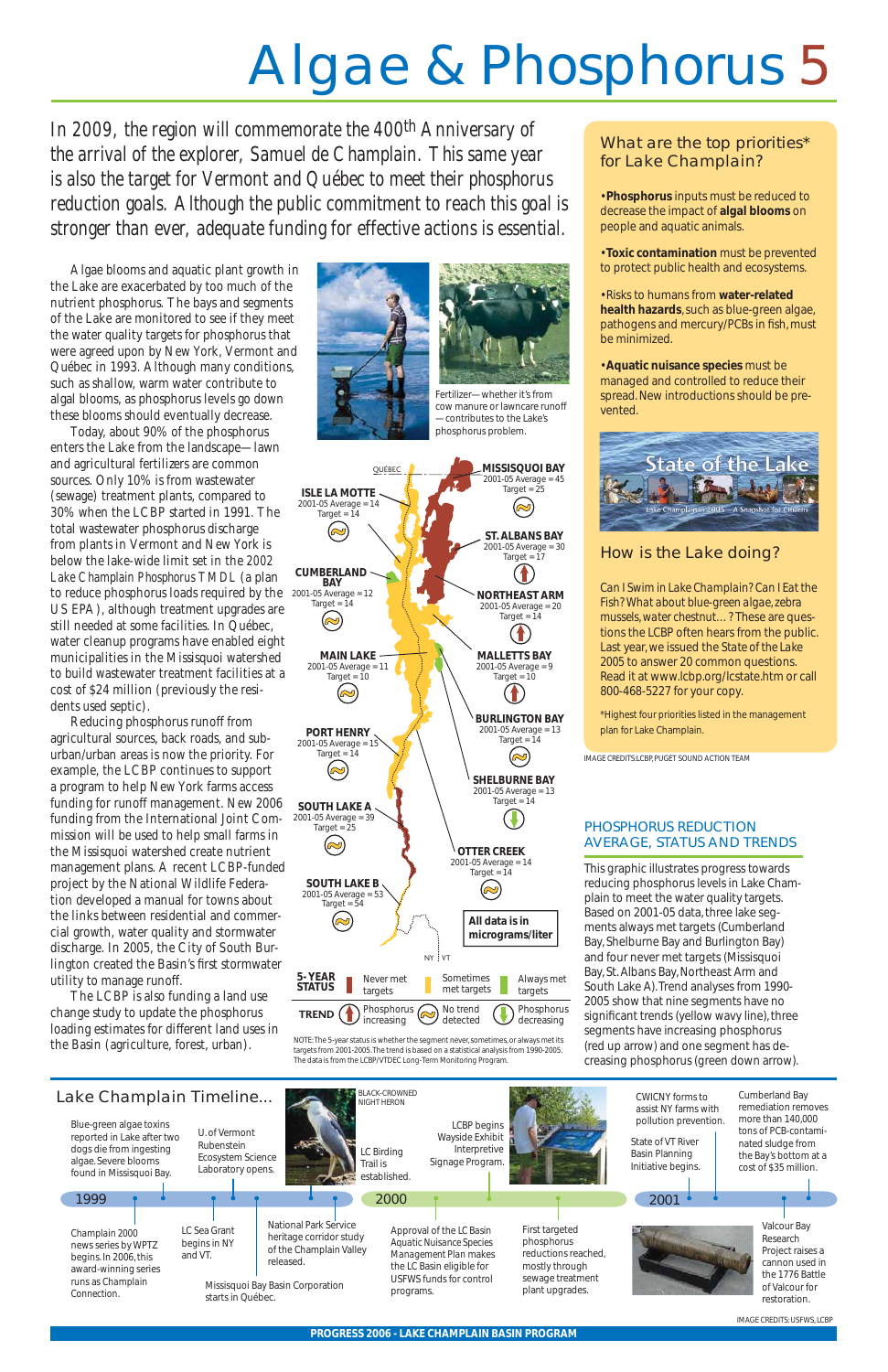# 6 Human Health & Toxins

*With its 2003 update of the management plan, the LCBP responded to the public by elevating water-related health hazards to a high priority concern for lake management. Preventing pollution from toxins continues to be a high priority and steps are being taken to understand and prevent new sources of toxins.*

### Swimming and fishing in Lake Champlain

In 1991, the LCBP funded a Lake Champlain sediment toxins study by University of Vermont and Plattsburgh State researchers. It showed that Cumberland Bay, Outer Malletts Bay and Burlington Harbor all exceeded federal guidelines. In 2001, the New York State Department of Environmental Conservation (NYSDEC) completed dredging PCBs (polychlorinated biphenyls) from Cumberland Bay (off Plattsburgh). Recent data shows a decline in PCB levels in the sediment. It is likely that the PCB-related consumption advisories in brown bullhead, American eel and yellow perch will be lifted, once fish tissue samples are analyzed for PCB levels. Pollution prevention work is on-going in Outer Malletts Bay and Burlington Harbor.

> Fishing is usually great on the Lake, but people should be cautious about how much fish they eat, especially women of childbearing age and children. Vermont, New York and Québec monitor fish for mercury and PCB toxins. The results are used by health departments for the Lake's fish consumption advisories (online at www.lcbp.org/fishadvs.htm).



Many programs prevent pollution from ever reaching the Lake. NYSDEC's "CleanSweep" program works with businesses and farmers to safely dispose of pesticides. Other successes include mercury thermometer exchanges, helping farmers to safely exchange old mercury manometers for new electronic devices, and outreach to dentists about safely disposing mercury. Mercury is the most common toxic contaminant in the Basin.

In 2005, the LCBP initiated a collaboration of scientists to investigate "new generation toxins" in the Lake. These potential toxins include pharmaceuticals, personal care products, common fire retardants, and even caffeine. The work-group will also develop a comprehensive lake-wide toxic management plan.

During 2006 and 2007, the US Geological Service will screen some locations on the Lake for these toxins. Another LCBP-funded study is researching the impacts of agricultural herbicides on Lake Champlain.

In 1999, blue-green algae toxins became a public concern when two dogs died from poisoning. To date, these blooms have been problematic mainly in the northeastern part of the Lake. To understand blue-green algae sources and communicate risks to the public, the LCBP and its partners began extensive monitoring and research in 2000. Monitoring summaries for all of Lake Champlain are posted on the Vermont Department of Health (www. healthvermont.gov) for swimmers and other Lake users. Another health department program is working with Town Health officers to test for blue-green algae toxins. Québec also routinely monitors Missisquoi Bay and posts advisories.

More public information is also now available about hazards from pathogens, such as *E. coli.* For example, Burlington, South Burlington, and the Town of Colchester post beach closure information online (visit www.lcbp.org/swim.htm for links).



About 54 public beaches and countless private beaches dot Lake Champlain's shoreline. Communicating accurate information about health risks is a top priority of the Lake management plan.



This graphic illustrates the PCB levels found in sediment samples from Cumberland Bay, before and after dredging. In the before graphic, 22 sites exceeded 50 parts/million of PCBs. Afterwards, no sites were found to be that high and only one site was in the range of 15-20 parts/million.

#### PCBS IN CUMBERLAND BAY SEDIMENTS BEFORE AND AFTER DREDGING



Blue-green algae at its worst. This bloom developed in August 2005 on Missisquoi Bay.

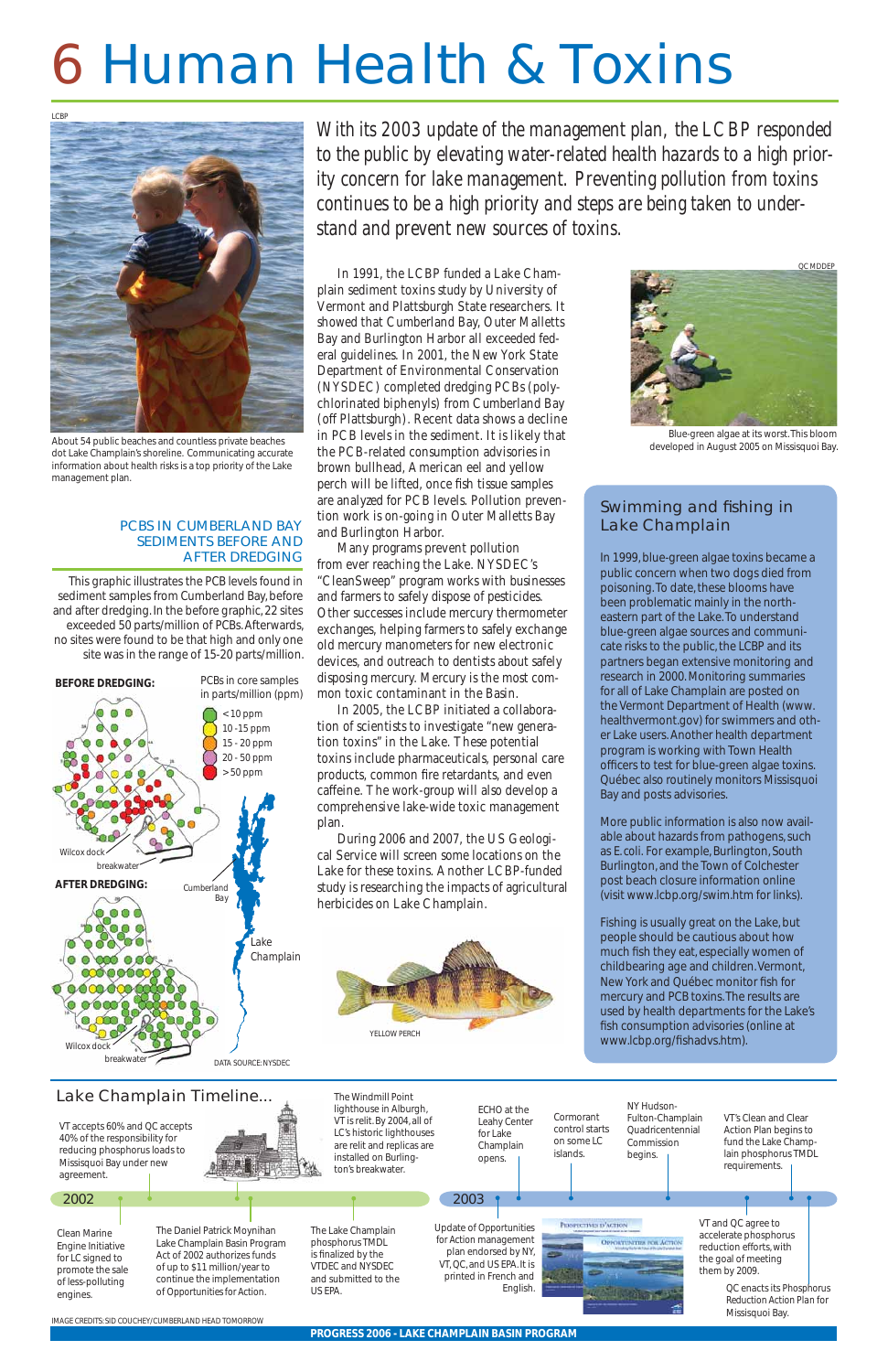# Nuisance Species 7

*Although nuisance species like Eurasian watermilfoil and water chestnut have thrived in parts of Lake Champlain for decades, the terms exotic species and nonnative became household words with the arrival of zebra mussels in 1993. Today, the LCBP and its partners are working to manage the spread and impact of six priority nonnative species and prevent the introduction of many more.*

> Photos and profiles of these plants and animals are online at www.lcbp.org/nuissum.htm.

As of 2006, zebra mussels are found in nearly all of Lake Champlain, but fortunately they have only spread to two inland lakes in the Basin (Lake George and Lake Bomoseen). Outreach about identifying zebra mussels and other exotics, as well as information about boat washing to prevent the spread of these plants and animals, is a major goal of the *Lake Champlain Basin Aquatic Nuisance Species Management Plan* (2005). This plan makes the Basin eligible for funding from the US Fish and Wildlife Service for control programs.

Since its inception, the LCBP, along with the US Army Corps of Engineers, Vermont and New York, has funded water chestnut control by the Vermont DEC and The Nature Conservancy. Consistent funding has greatly

### What nuisance species cause the most problems?

**Species already in or on the shore of Lake Champlain:**

| <b>Alewife</b>     | Eurasian watermilfoil |
|--------------------|-----------------------|
| Zebra mussel       | Japanese knotweed     |
| Purple loosestrife | Water chestnut        |

#### **Potential invaders to the Lake:**

| Eurasian ruffe   | Round goby                 |
|------------------|----------------------------|
| Hydrilla         | Quagga mussel              |
| Rusty crayfish   | <b>Fishhook water flea</b> |
| Spiny water flea |                            |

## What about sea lamprey?



Although certainly a nuisance, recent research suggests sea lamprey may be *native* to the Lake, having been left here by the Champlain Sea, some 10,000 years ago. A control program led by the Lake Champlain Fish and Wildlife Cooperative continues to manage their populations. Research funded by the LCBP has also investigated the feasibility of several non-chemical alternatives, such as nest raking and stream barrier dams.

decreased the Lake acreage that needs mechanical harvesting. In 2005 and 2006, sporadic water chestnut infestations were found in the north Lake in Vermont and Québec. Fortunately, quick responses were launched to remove the plants, thanks to coordination among the programs and volunteers.

In 2005, alewives were found in the Lake. Biologists and anglers are concerned that this exotic fish will threaten native forage and game fish. In 2006, an LCBP workshop invited representatives from other alewifeinfested lakes to discuss possible impacts here (summary available at www.lcbp.org). Next summer, the LCBP will fund a boat-launch steward program to prevent the further spread of all invasive species in and out of the Basin.

# Native plants and animals

More than 300 birds, 20 amphibian, and 56 mammal species, as well as many rare plant communities live in the Lake Champlain watershed. Some animal species are faring well, including the common loon, peregrine falcon and osprey, which were recently removed from Vermont's endangered and threatened species list. Other species, such as native mussels, are severely threatened by nonnative species. Fragile habitats are also threatened by aggressive nuisance plants.

The LCBP is a member of the Lake Champlain Ecosystem Team, which is comprised of experts from the US Fish and Wildlife Service, state and provincial wildlife agencies, nonprofi ts, and university researchers. This "team" meets regularly to address emerging threats to native species and to consider how lake management activities affect the entire Lake ecosystem.

IMAGE CREDITS: LCBP, USFWS





A harvester loaded with water chestnuts motors to a launch where the plants will be loaded onto dump trucks and hauled away for composting.



The Adirondack Park Invasive Plant Program coordinates Phragmites (left) and other invasive plant removal from sensitive habitats. A diet of invasive alewife instead of native smelt may cause reproductive failure in lake trout and Atlantic salmon (above).

SMELT